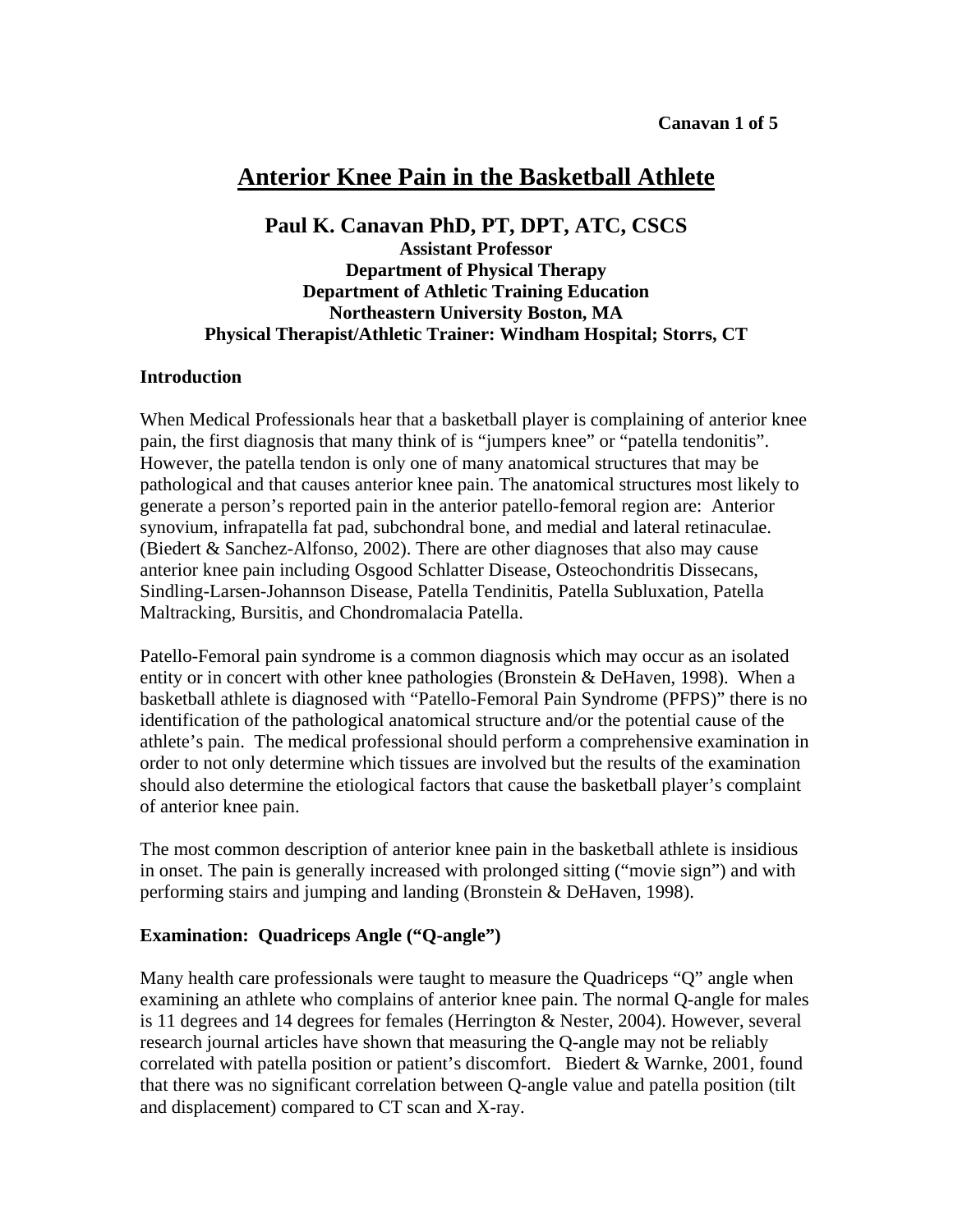## **Anterior Knee Pain in the Basketball Athlete Canavan 2 of 5**

Livingston, 1999 in a review article, concluded that there was no correlation with Qangle measurements and the magnitude of discomfort. Smith et al, 2008 in a systematic review of 10 articles, determined that there was considerable disagreement on the reliability and validity related to clinical Q-angle measurement. The difficulty with measuring the Q-angle is in determining the actual center of the patella, the center of the tibial tubercle and the center of the anterior superior iliac spine. Overall, in general measuring Q-angle in individuals with visibly close to normal alignment does not need to be done.

Individual athletes with increased frontal knee tibio-femoral plane alignment, Genu Varum (Bow-legged) and Genu Valgum (Knock-Kneed), will exhibit increased stresses and strains on the medial or lateral side of the knees respectively as compared to an individual with normal alignment (Yang et al., 2009).

 Individuals may also have excessive acetabular or femoral torsion as well. Excessive femoral anteversion may also result with athletes exhibiting "squinting patellas". Medical professionals should note these observations as they may play a role with abnormal gait mechanics as well as abnormal performance of functional tests.

## **Examination: "Patella Grinding Test"**

Health care professionals are typically taught the "patella grinding" test while in college, in order to determine if an athlete has Chondromalacia Patella. However, many of the common special tests performed for patello-femoral pain lack sensitivity when correlated with pathological operative findings (Malanga et al., 2003). In many instances a positive patella grinding test is not associated with chondromalacia patella. Thus, there is an increased need for taking a good history, utilizing palpatory skills and analyzing the athlete's gait and functional exercises to help determine pathological tissues and the etiology.

## **Flexibility**

A common therapeutic exercise intervention for athletes including basketball players whom complain of anterior knee pain is stretching of the hamstrings. However, shortened Quadriceps and Gastrocnemius were factors significantly associated with anterior knee pain (Witvrouw et al., 2000). Thus, emphasis should be placed upon the examination of Quadriceps and Gastrocnemius flexibility along with targeted interventions to increase the flexibility if needed. As with all types of exercises, proper technique is essential and there is a need to stretch the biarticular rectus femoris without adding increased stress to the low back region.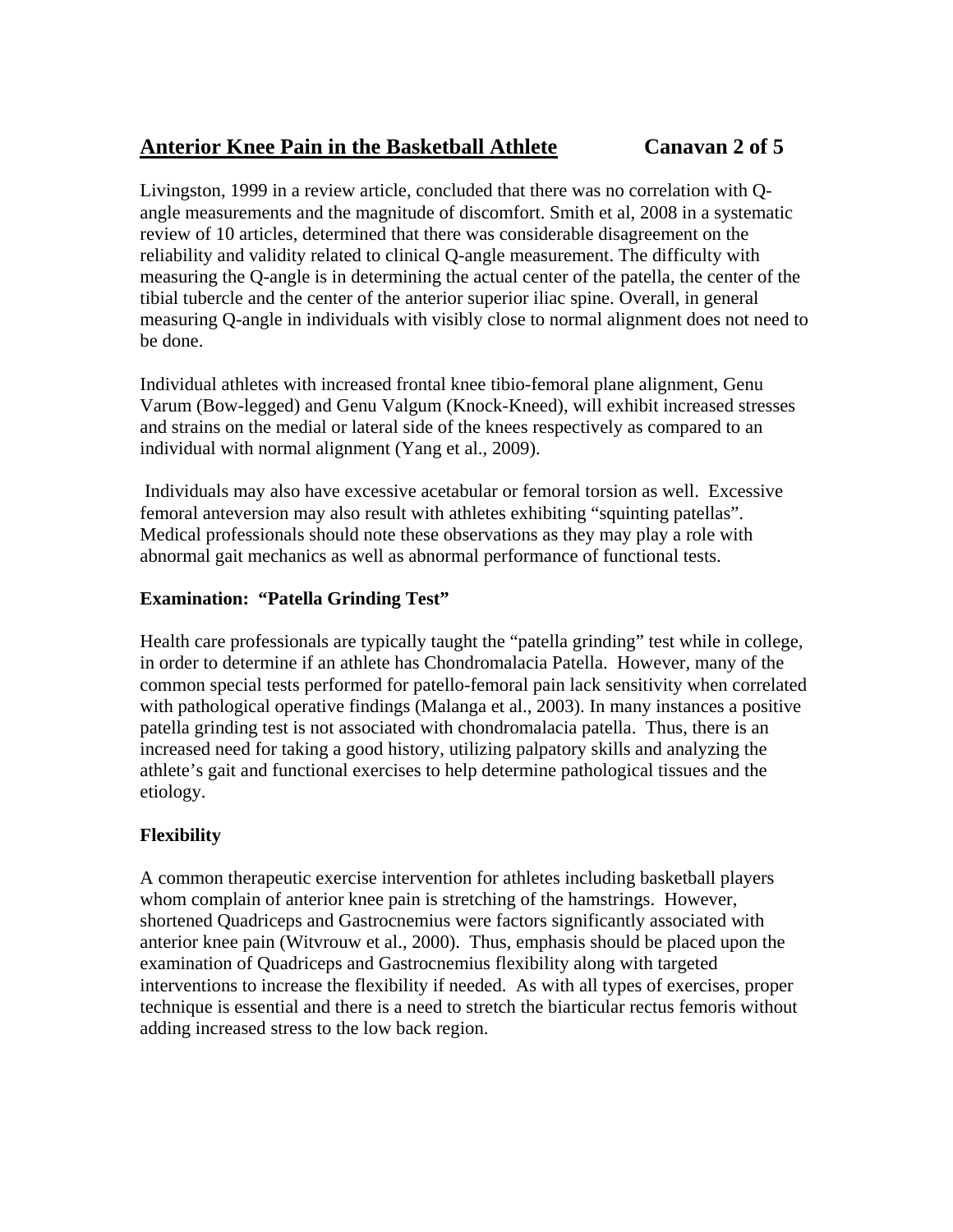## **Strength**

In a 7 year follow up for individuals with reported knee pain it was determined that the smaller the strength differences in the quadriceps left to right, the better the outcome. Radiological or MRI changes did not have a clear association with outcome (Natri et al., 1998). Thus, there should be an emphasis on determining not only quadriceps strength but the need for left to right strength assessment.

## **Intervention**

Certified Athletic Trainers and Physical Therapists have commonly utilized eccentric quadriceps strengthening for athletes who complain with anterior knee pain and have been diagnosed with patella tendonitis. A relatively recent review article by Woodley et al, 2007, determined that eccentric exercise was effective with individuals with chronic patella tendonopathy. However, if the pathological tissues are more than the patella tendon, eccentric muscle exercise may actually create more inflammation and reported pain for the injured basketball athlete which may prolong the rehabilitation process. A relatively recent review article by Woodley et al, 2007, determined that eccentric exercise was effective with individuals with chronic patella tendonopathy. This has also been the author's personal clinical experience over the last 20 years working with a wide range of athletes from various sports including basketball.

 Individuals with complaints of anterior knee pain were given physical therapy intervention including quadriceps muscle retraining, patellofemoral mobilization, patella taping and daily home exercise over a six week period. The outcome was that the interventions were efficacious for the alleviation of patello-femoral pain (Crossley et al, 2002). The aforementioned article was a randomized, double-blinded, placebo controlled trial.

The majority of athletes whom complain of anterior knee pain have a very good outcome with an appropriate individualized rehabilitation program. Occasionally, there may be some individuals that need surgical intervention, for example those with recurrent patella subluxations and/or dislocations even after a comprehensive rehabilitation program.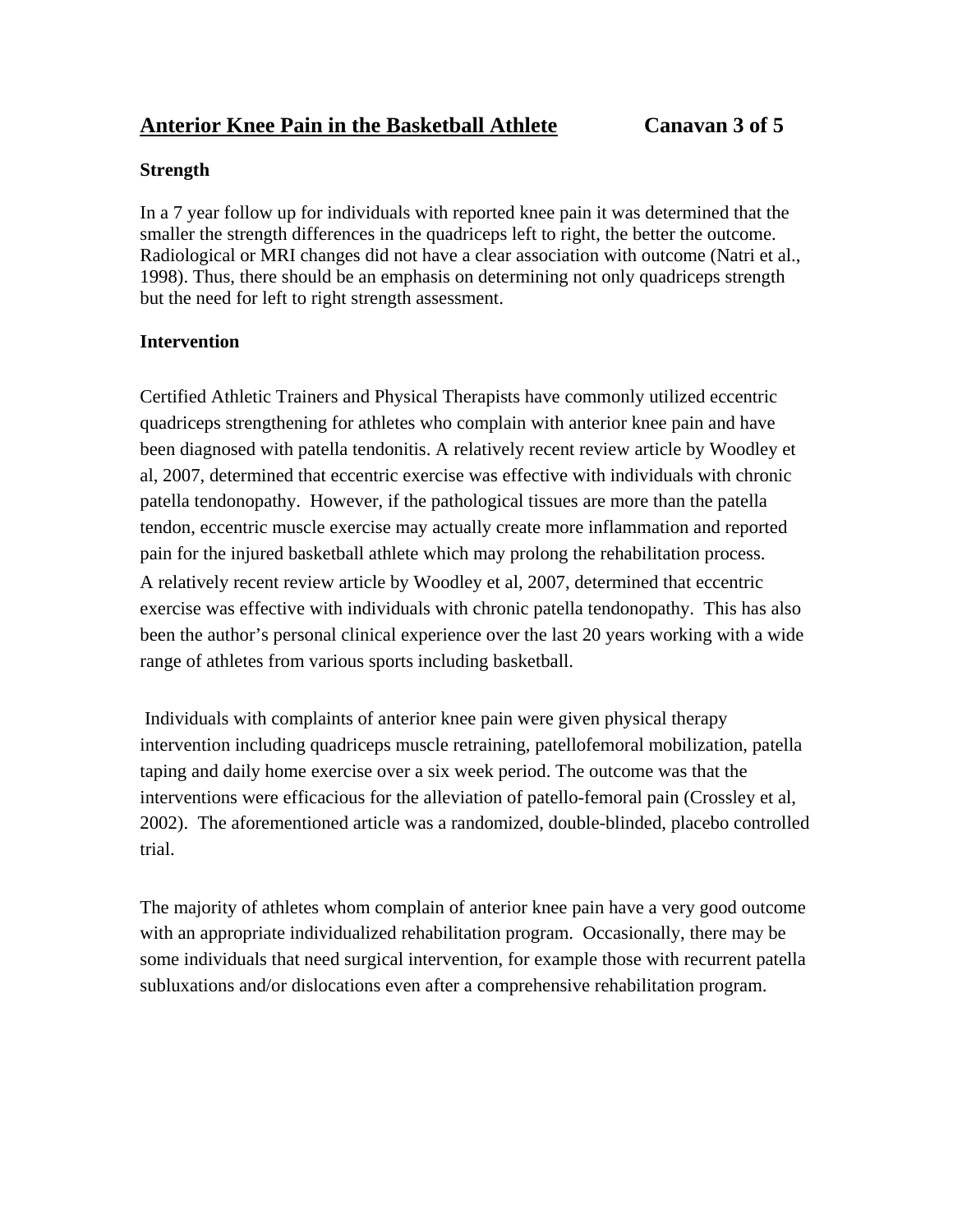## **Biomechanics and Rehabilitation Considerations with Therapeutic Exercise**

In order to optimize the rehabilitation process for a successful outcome, knowledge of the biomechanics of the lower extremity is essential. Over the past 10 years, it appears that "Closed Chain/Functional Exercises" have found favor with health care professionals and strength and conditioning specialists. However, in the rehabilitation process, there are times in which attempts should be made to "isolate" or increase the demands of certain muscles in an open chain situation. As soon as an athlete performs, for example, a closed chain squat exercise such as a squat exercise, there is muscular activation of the erector spinae, gluteus maximus, hamstrings, hip internal and external rotators, calf and foot muscles as well as the quadriceps.

An understanding of the muscular activity of the squat, leg press, and open chain knee extension exercises is crucial in order to understand the various patello-femoral exercises and muscular activity (Escamilla et al., 1998). Knowledge of the functional demands of therapeutic exercise and changes during various ranges of motions is needed in order to develop an individualized program. Abnormal gait mechanics can also play a role in knee pain and change the stresses and strains within the knee.

#### **Summary**

The basketball athlete is a unique athlete with unique physiological and biomechanical demands. There are many factors to consider in developing a rehabilitation program for basketball athletes who complain of anterior knee pain. A comprehensive examination is needed to determine pathological anatomical tissues and potential etiological factors that caused the condition.

 Feasibility, Time, Compliance, Need for supervision, Prior Experience, Knowledge of Nutrition, Anatomy, Physiology, Biomechanics, Sport and Position Demands, Psychological Factors, etc., etc. are included into the factors to develop an individualized, effective, efficient and successful rehabilitation program (Canavan, 2005). A proper program will not only help the athlete with pain reduction/elimination but will also help prevent future injuries and may help improve performance as well.

## **References**

Biedert R M, Sanchis-Alfonso V. Sources of anterior knee pain. Clin Sports Med 2002; 21 (3): 335-47, 2002

Biedert R.M., Warnke K. Correlation between the Q-angle and the patella position: a clinical and axial computed tomography evaluation Arch Orthop Traum Surg 121: 346- 349, 2001